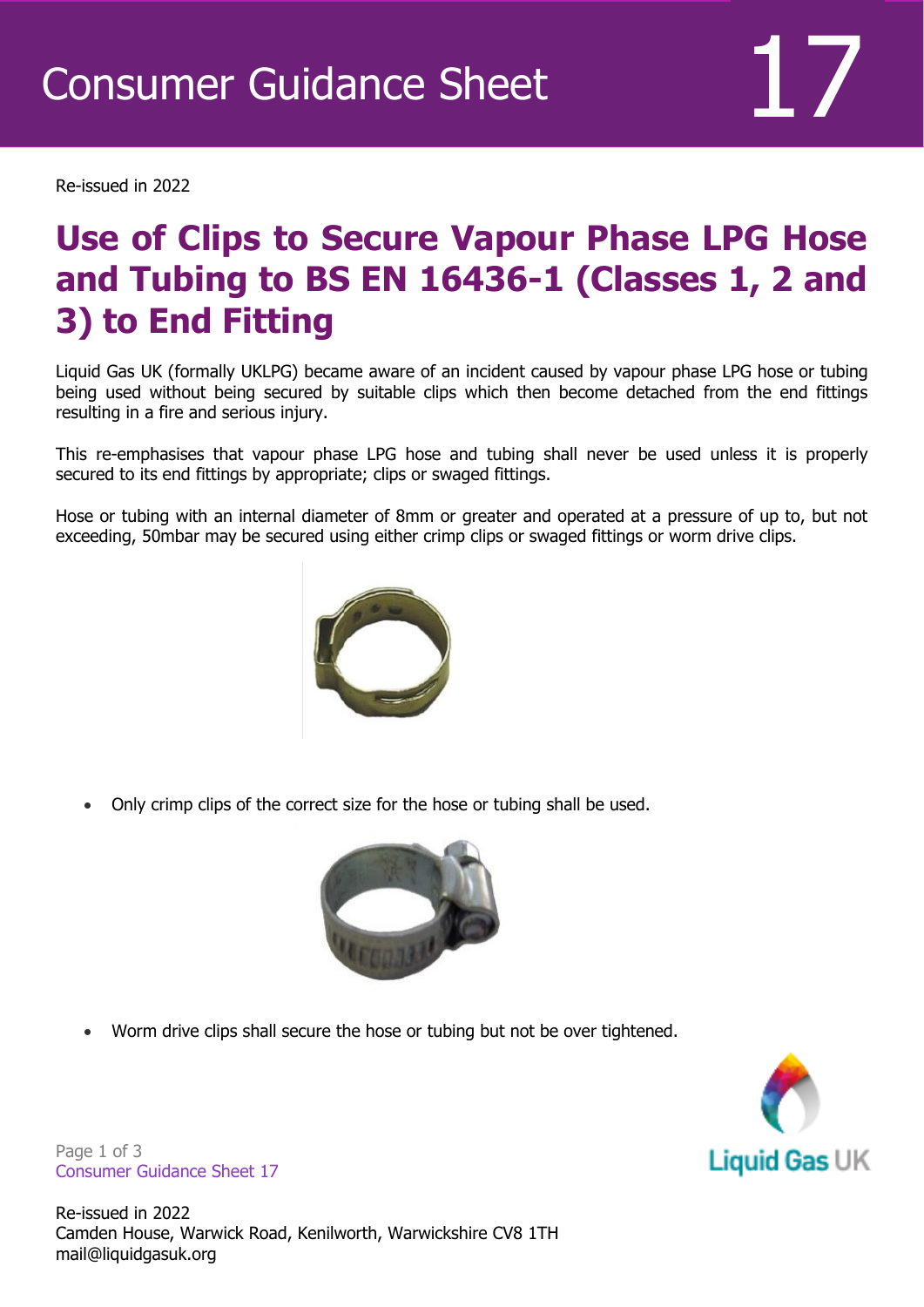Hose or tubing with an internal diameter of less than 8mm and hose operated at a pressure exceeding 50mbar shall always be secured by crimp clips or swaged fittings. Worm drive clips shall not be used.

### **Hose and tubing service life**

Hose and tubing\* does not generally have a time limited in-service life\*\*, but it is essential that LPG hose/tubing and end connections are regularly inspected and replaced if showing signs of:

- Physical damage such as cuts or abrasion, rodent attack\*\*\*, cracking, stretching, flattening, kinking and, where fitted, missing/worn sealing washers, damaged cylinder connections;
- Environmental deterioration such as stiffening, cracking, de-lamination of outer covering, chemical degradation i.e. softening of outer coating by contact with oil;
- Hose service failure such as blistering, soft spots, rupture and, for pre-assembled end fittings, corrosion or loosening of swaged fittings attaching hose. \* Tubing is marked with an expiry date; it should not be used after that date. \*\*Hoses or tubes fitted to cabinet heaters should be replaced after 5-year service. \*\*\*Where hoses or tubes exhibit signs of rodent attack it is advised that they are replaced with armoured type hoses.

#### **If in doubt consult your LPG dealer/supplier**

#### **Suitable Hose and Tubing**

For more details on suitable hose and tubing see Liquid Gas UK Consumer Guidance Sheet CGS 05 - LPG Hose and Tubing for use with Vapour Offtake Cylinders.



Page 2 of 3 Consumer Guidance Sheet 17